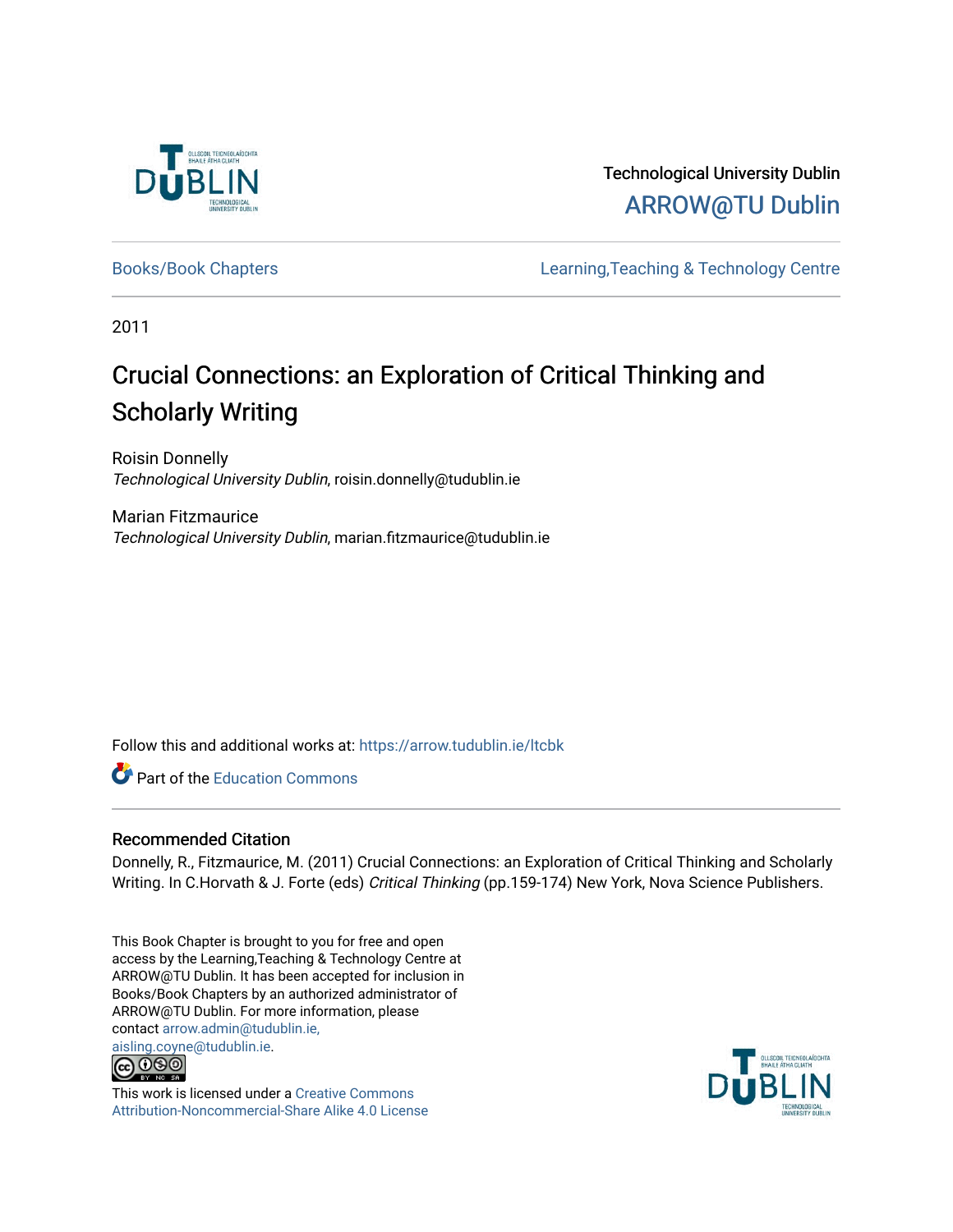#### **Crucial Connections: an exploration of critical thinking and scholarly writing**

#### Roisin Donnelly and Marian Fitzmaurice

Learning, Teaching and Technology Centre Dublin Institute of Technology

#### **Abstract**

Academic writing in the context of producing quality research articles is something which all academics engage in and there is evidence of increased attention to supporting the development of the writing and subsequent output of academics and research students. However, while scholarly writing is learnt in complex ways, critical thinking is an intrinsic part of such writing, and is highly valued across all the academic disciplines and indeed is a high priority on both employability and citizenship agendas. However, in practice the teaching of critical thinking is difficult and there is a lack of discussion about what it means within the context of the writing process. This study describes a pedagogic intervention with a group of academic staff to support the participants not only to explore critical thinking in their own writing, but also to consider in depth how they would apply this learning to their work with students in higher education. Within the context of an academic writing module on a postgraduate programme for academic staff in higher education, an action research approach was used with participants to improve their understanding of the role of critical thinking in the academic writing process. The data suggests that the pedagogic intervention resulted in greater confidence in terms of participants' critical writing skills and also supported them to help their own students in the academic writing process. An exploratory model is proposed for critical academic writing encompassing a series of scaffolded in-class activities, virtual peer learning, and tutor feedback – culminating in the publication and dissemination of individual practice-based educational research.

#### **Keywords**

Advanced academic literacy; Academic writing; Collaborative dialogue; Critical thinking; Peer review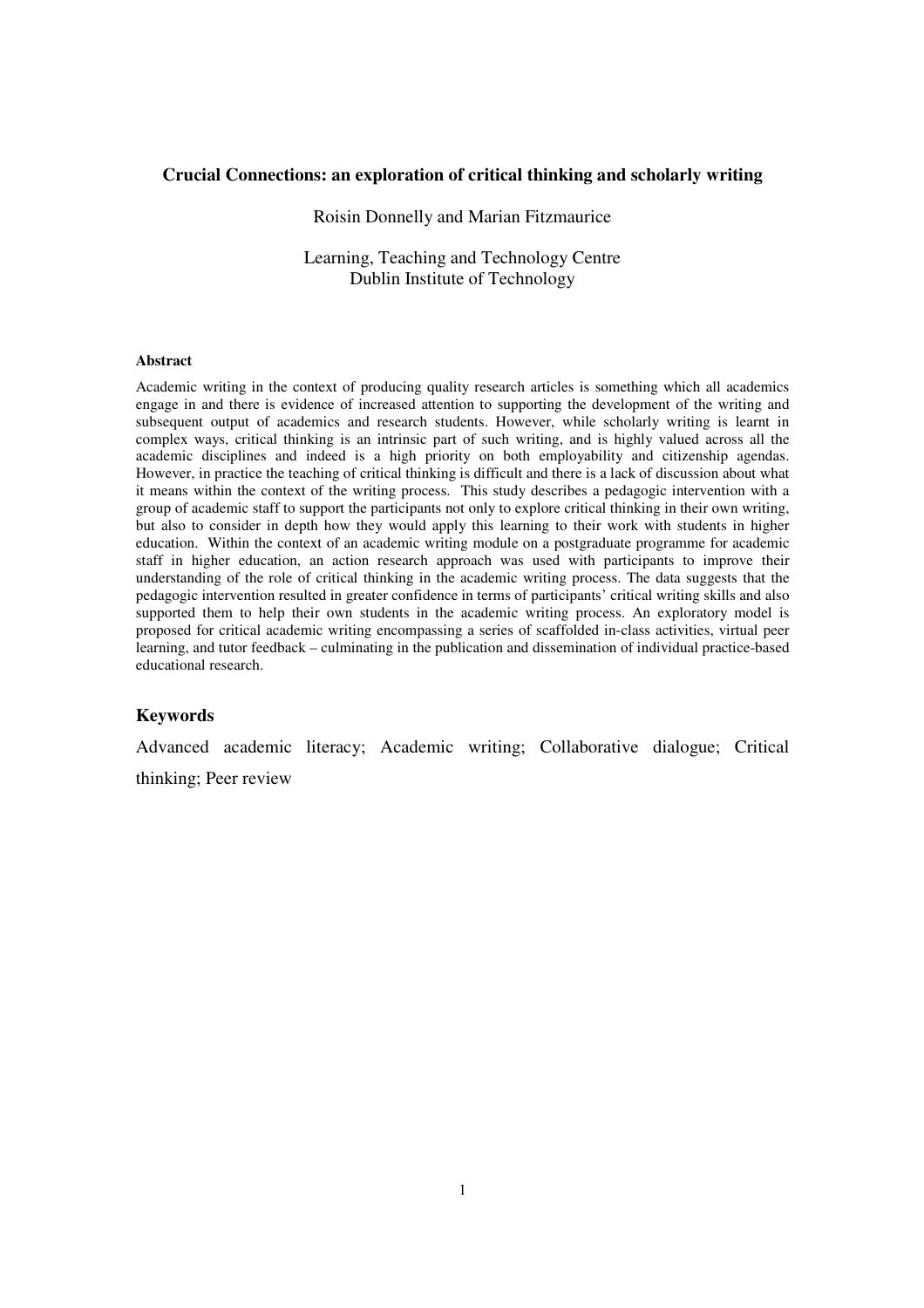#### **Introduction**

Over the last few decades, critical thinking has been defined in a number of different ways. Elder & Paul (1994) suggest that critical thinking is best understood as the ability of thinkers to take charge of their own thinking. More recently, Duron, Limbach, & Waugh (2006) define critical thinking as the ability to analyse and evaluate information and conclude that "critical thinkers are considered to be able to raise vital questions and problems, formulate them clearly and gather and assess relevant information, use abstract ideas, think open-mindedly, and communicate effectively with others" (p. 160).

Teachers in all disciplines agree that critical thinking is an important educational outcome for their students, and indeed there is general consensus that ccritical thinking concepts and tools are the essential core of all well-conceived instruction. However, although teachers are able to articulate the critical thinking skills that they would like their students to exhibit, the cognitive steps between actual student performance and desirable student performance often remain unarticulated and vague. Taken further, there is an implicit assumption that academics have an agreed understanding of the concept of critical thinking but this tacit understanding is seldom articulated or discussed. As academics working with postgraduate students we were interested in ways of supporting students to be critical in their academic writing. Academic writing can be seen as a continuum of increasing complexity developing from undergraduate to postgraduate writing and beyond (Stacey & Granville, 2009). The term advanced academic literacy (AAL) has been used to refer to the writing expected of participants in higher levels of a discipline and this is a cumulative process of which enculturation into the disciplinary norms is central. Badley (2009) reminds us that good academic writing should always be a problematic and tentative exercise in critical reflective thinking. Clearly, there are key elements of academic writing of which critical thinking is paramount that need to be developed and the pedagogic challenge is to devise relevant supports for postgraduate students so that they can develop as academic writers.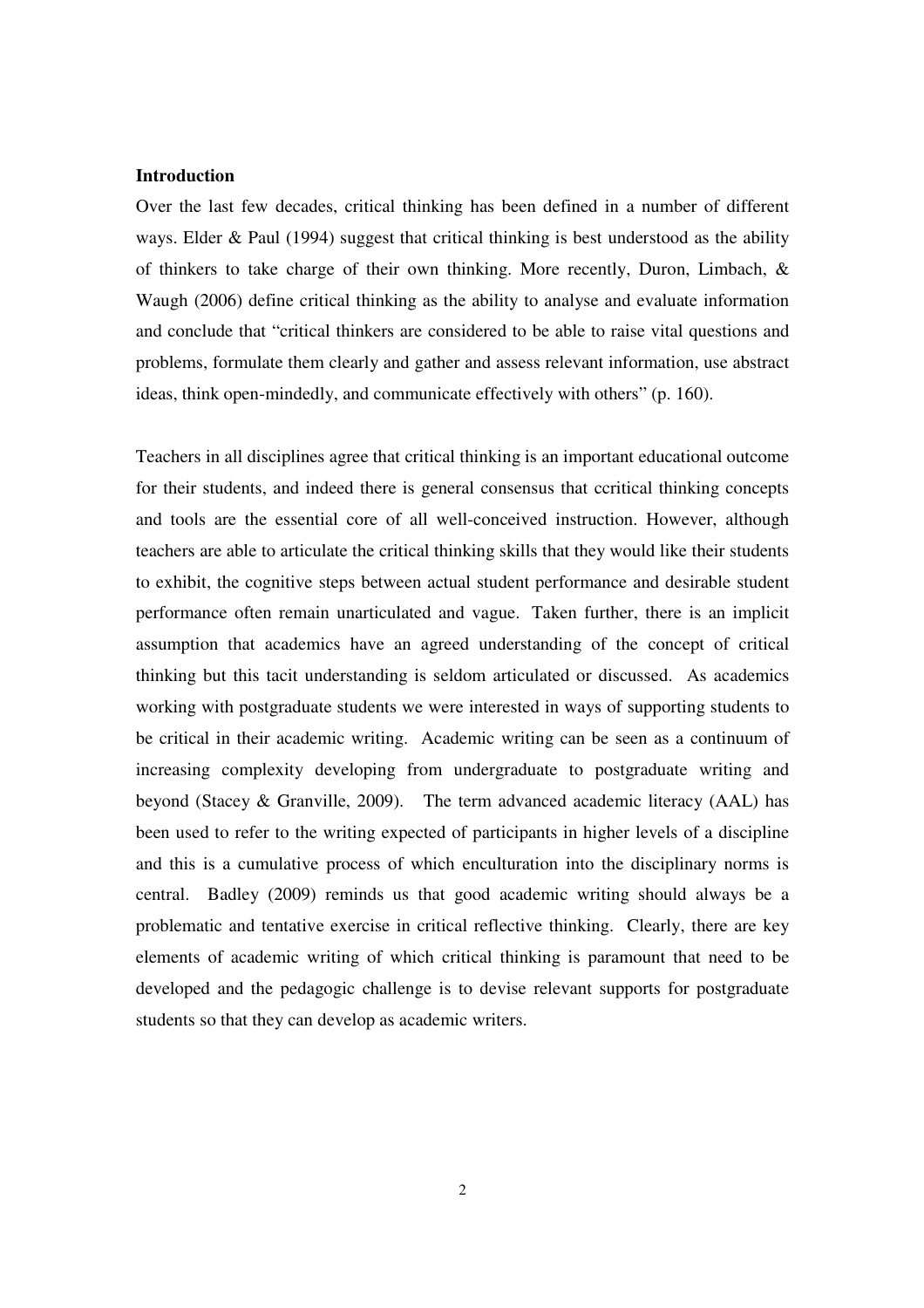While the social and ideological underpinnings of academic writing have been investigated (Canagarajah, 2002; Casanave, 2002; Johns, 1997), the relationship between critical thinking and academic writing is an under researched area.

# **Context**

There is increasing pressure on academics to undertake research and to publish in higher education and indeed their practice offers rich and interesting fields for investigation but there are few opportunities provided within an increasingly busy and pressurised academic environment for developing their academic writing. In recognition of this, a 10 ECTS module entitled 'Writing and Disseminating Research' was developed and had shared delivery as part of two masters programme in Applied eLearning and Higher Education, which are accredited professional development programmes for academic staff. Ultimately there was dual purpose to the module, to enhance academics own writing as well as supporting their own students in the same endeavour.

Each year, participants are drawn from a variety of Higher Education Institutions in Ireland and from a range of disciplines and course participants range from newly appointed staff to their institutions, to those that have been teaching for anywhere between 5-25 years. Our experience of working with the participants is that this multi disciplinary setting provides for interesting and critical discourse about academic writing. In terms of their subject disciplines, there is an eclectic mix, with many subject disciplines being represented ranging across apprentice education, undergraduate and postgraduate education. The study had a number of objectives:

- 1. To focus on how critical thinking informs the practice of academic writing; this involved exploring the definitional debates surrounding critical thinking and arriving at a definition that could be adapted within different disciplines.
- 2. To support academics in improving their own writing through an increased awareness of the concept and practice of critical thinking.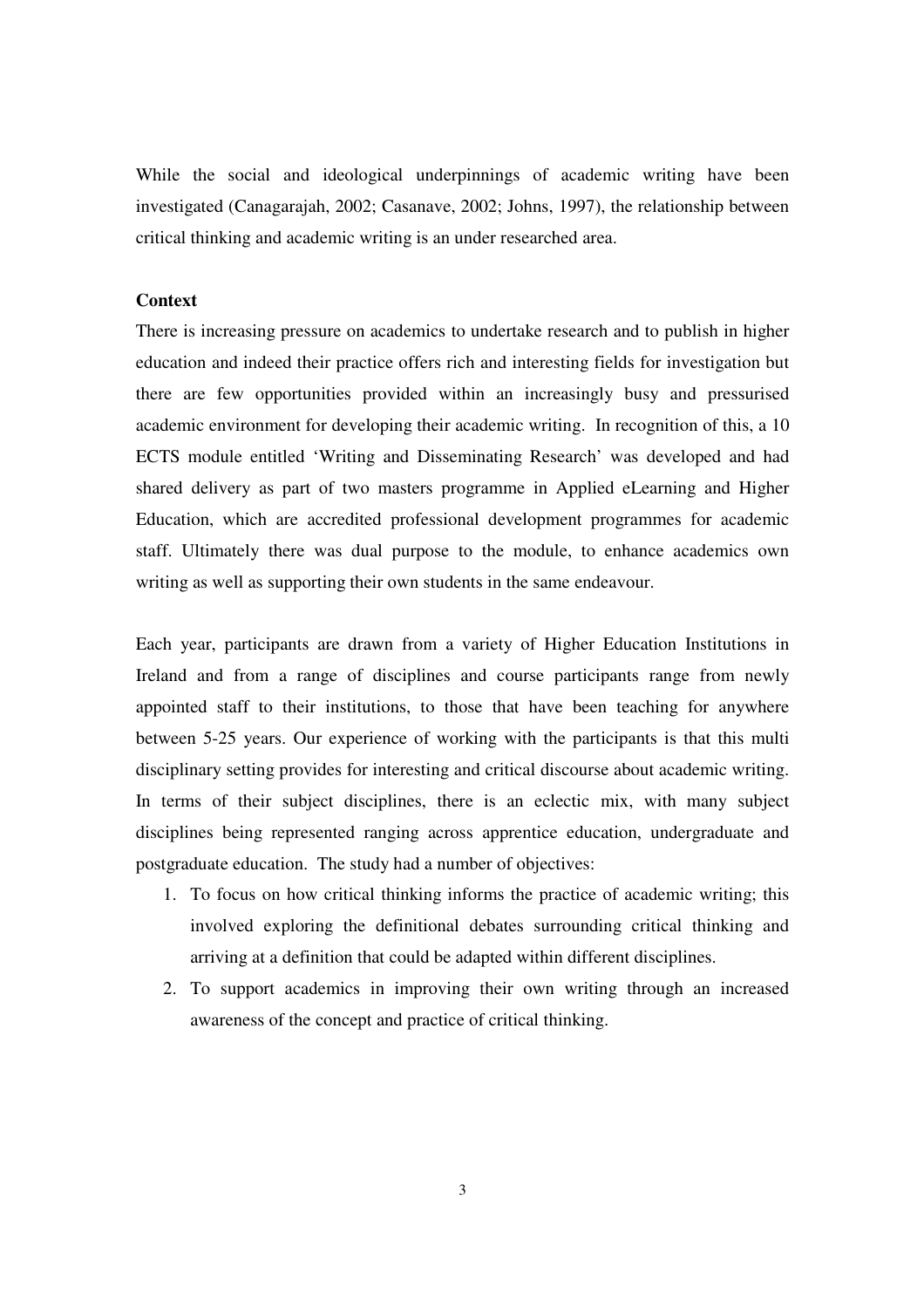#### **Setting the discussion in the literature**

For many years, academic writing has been a distinct teaching and research subject in US higher education and is strongly emerging as a subject in UK higher education, but in Ireland there are few initiatives in this area. Findings from research carried out in the UK with academic and support staff shows that 90% of respondents believe it is necessary to support students in their writing (Ganobscik, 2004). Initially, there were two models in the UK for teaching academic writing. The first is a skills approach, which seeks to teach writing as a set of discrete techniques without relation to a discipline and the second is an academic socialization model, which views academic writing proficiency as something that students absorb through immersion in disciplinary practices. However, Lea & Street (1998) argue for an academic literacies approach, which challenges the assumption implicit in the skills and academic socialization approach that it is the students who are in deficit and need to learn to adapt to the university. Academic literacies theorists make the case that 'writing is not a student problem only, but a challenge for all members of the university as they attempt to adjust to new forms and technologies of writing and studying, as well as a variety of student backgrounds and experiences' (Ganobscik-Williams, 2006, p. 4). In working with academic staff we became aware of a real challenge because as subject specialists they often do not feel that they can work effectively with students on their writing. The authors began to consider how this new theoretical framework might inform the practice of academic staff and decided to put into practice an initiative to support lectures in terms of their writing skills, whilst examining the role of critical thinking in this process and supporting the academic staff to work more effectively with their students on their writing. The work seeks to contribute to the discussion about the role of writing in the university and draw lessons for readers from our experience of implementing an initiative with academic staff drawn from a variety of higher education institutions in Ireland and from a diverse range of disciplines.

#### **Teaching Critical Academic Writing**

The recognition that academic writing needs to be taught is growing and the call for teaching writing has come from outside and from inside the university (Bergstrom, 2004; Ganobcsik-Williams, 2006). Prior to the 1990's, there was very limited provision of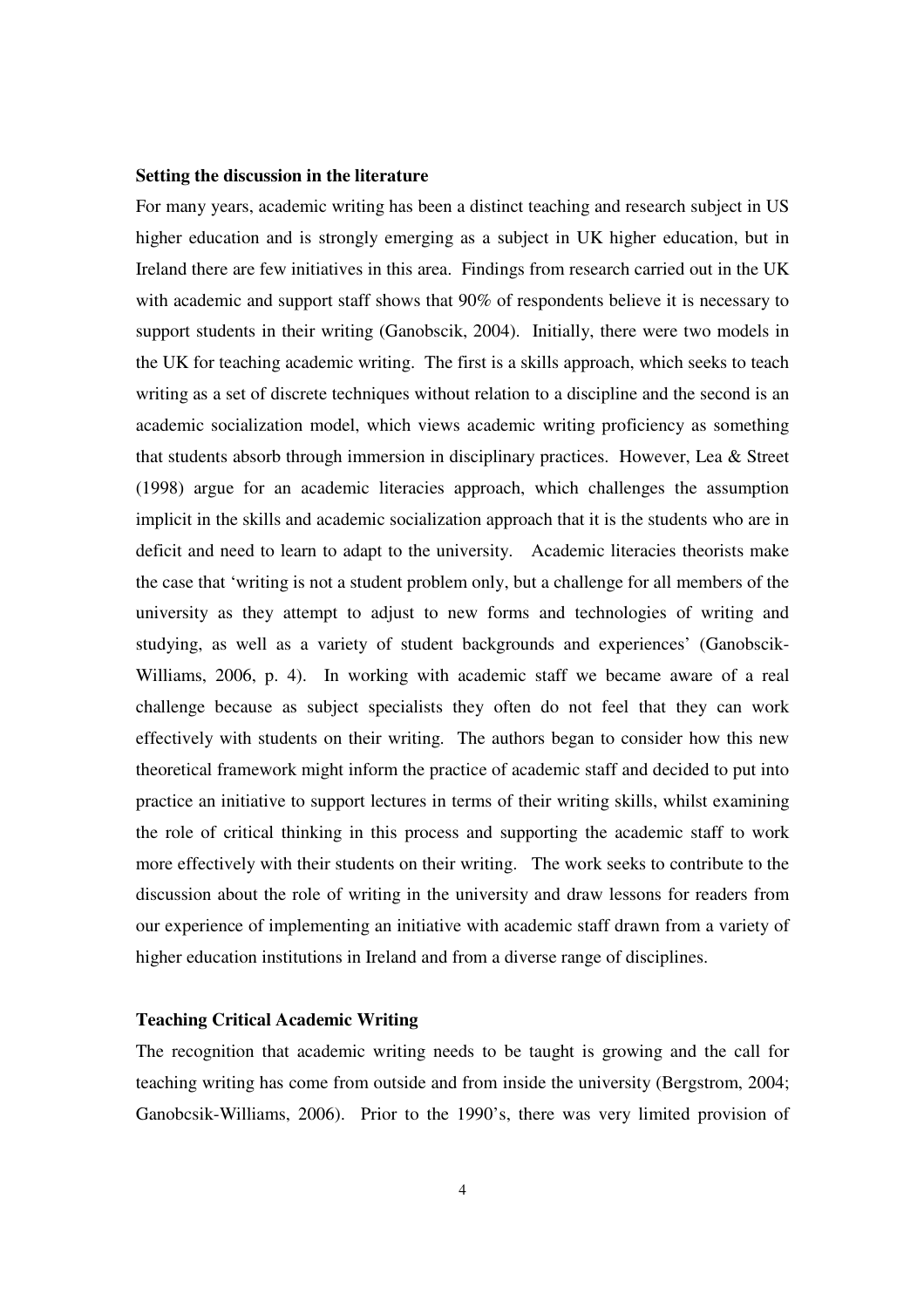writing support in the UK tertiary education sector and this can be contrasted with the situation in US universities, where dedicated writing support has been a feature of first year programmes since the late nineteenth century (Ivanic & Lea, 2006). However in the UK there is now an emerging body of work on student writing and three models are evident, study skill, academic socialization and academic literacies. Indeed, there is a now a growing body of research in the field of academic literacies and despite the variety of contexts, the findings in regard to students' struggle with writing and the gaps between tutors' and students' expectations and understanding are remarkably consistent (Ivanic & Lea, 2006). Research findings from very different institutional contexts and student groups all indicate 'a complex relationship between the acquisition and development of subject-based knowledge and writing in higher education' (Lea, 2004. p. 740). She argues that as subject specialists, academics often overlook the ways in which writing and textual practices are central to the process of learning (Lea, 2004).

It is very frequent in higher education for the teaching or support for writing to be separated from mainstream study but a successful programme developed in the USA 'Writing in the Disciplines' approaches the development of academic writing through the disciplines. However, it does not take account of the increasing number of interdisciplinary or multidisciplinary contexts where students are undertaking courses, which are becoming more common at undergraduate and postgraduate level. Jacobs (2005) reports on an initiative at a tertiary institution in South Africa on integrating academic literacies into the disciplines of study and argues for the importance of creating discursive spaces for the collaboration of academic literacies practitioners and disciplinary specialists. Attention to student writing must be integrated in mainstream contexts and it seemed to us that working with academic staff on their writing could offer the potential for opening up such discursive spaces.

Stierer (1997) writes about removing some of the guesswork from the process of meeting the writing requirements of courses and calls for a more systematic and explicit approach for helping students to identify and critique the kinds of expectations they are expected to fulfill in relation to written assignments. Students are always expected to be critical in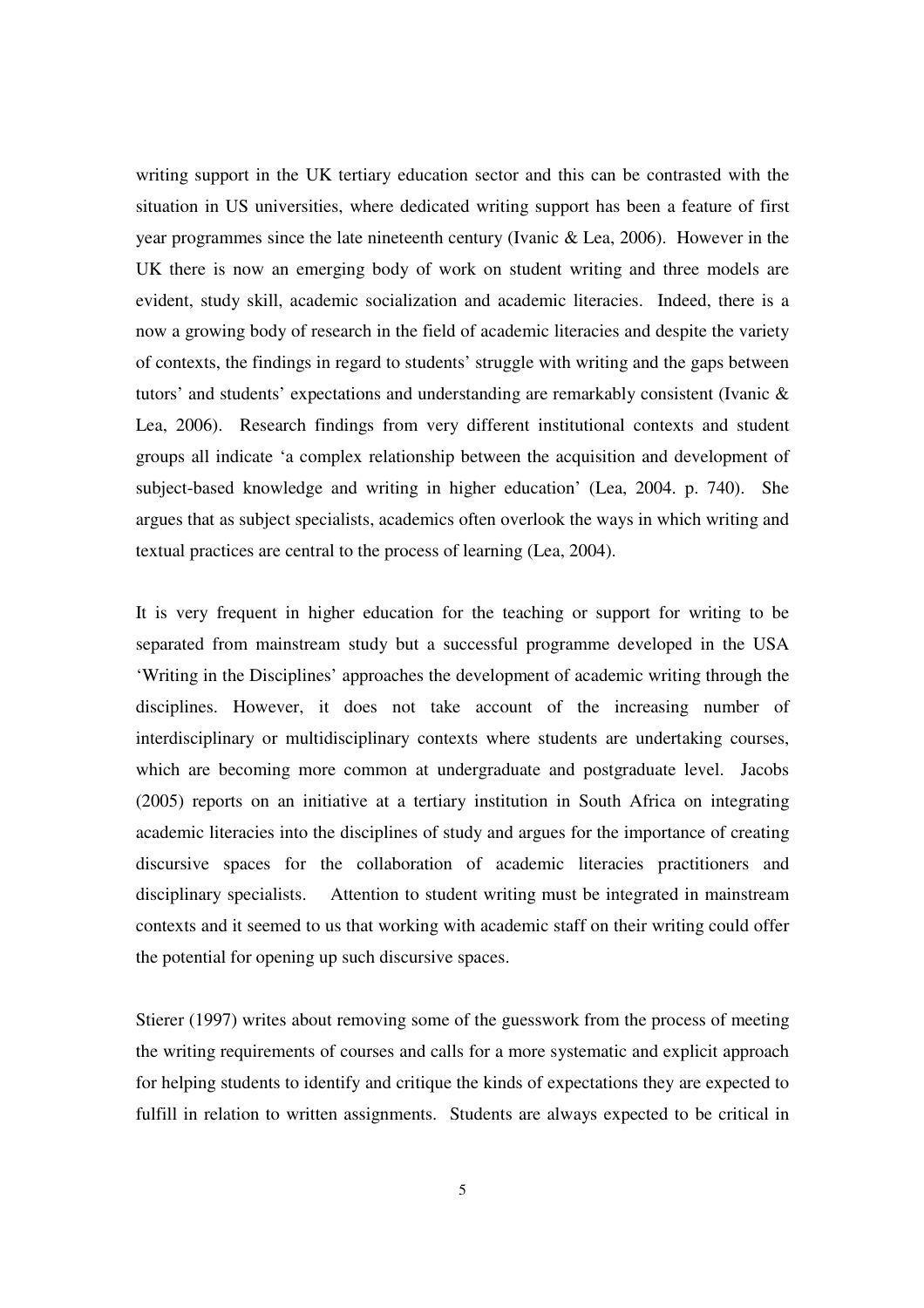their writing but while lecturers are able to articulate the critical thinking skills that they would like their students to exhibit in terms of their writing, the cognitive steps between actual student performance and desirable student performance often remain unarticulated and vague. In the module there was an attempt to implement strategies to support students to develop their critical thinking skills in order to bring a criticality to their writing. Some of these students are expert writers in their own disciplines, while others may not have considerable experience and find academic writing really difficult. However, each member of the group is encountering a new area of study with its own particular discourse and supporting the writing process gave them the opportunity to develop new skills.

# **Research Design**

Cohen, Manion & Morrison (2000) argue that action research is a powerful tool for change and improvement at the local level and this approach was used in this study because it offered the potential to bridge the gap between research and practice by potentially delivering useable solutions to real-world problems. Different action researchers have described the process in different ways, some as cycles of reflective action, some as flow diagrams, some as spirals of action (Mc Niff et al., 1996). Also, in action research there are different types of studies ranging from small-scale evaluative case studies which have a defined start and end point to studies which are cyclical in nature and more long term (Tight, 2003). This research study had a defined start and end point and an approach outlined by Coughlan & Brannick (2001), comprising of a series of steps, diagnosing, planning action, taking action and evaluating was followed, as it was the most suited to the context**.** Figure 1 illustrates the data collection cycle undertaken in the study.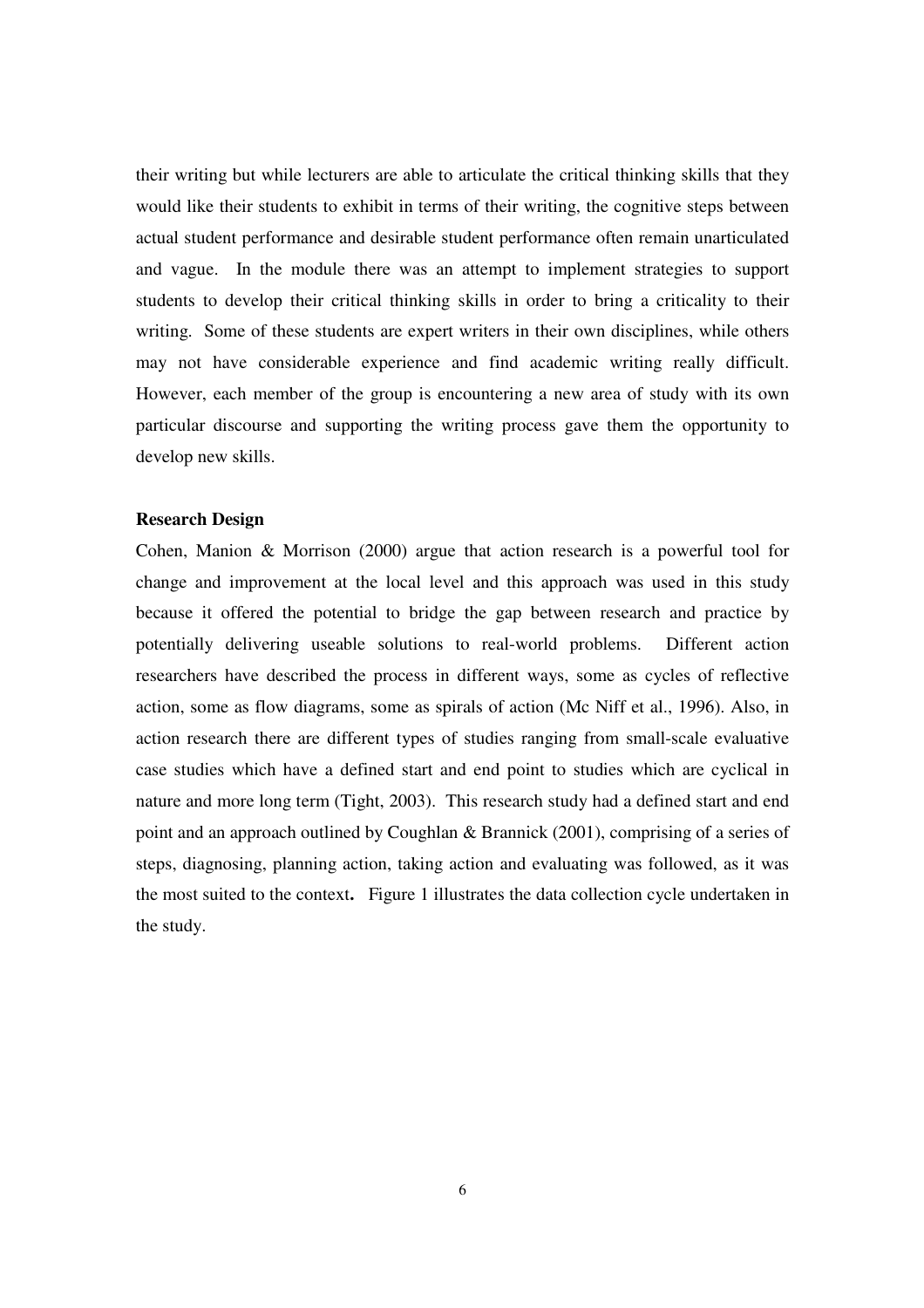

Figure 1 Action Research Cycle for Critical Academic Writing

The action research cycle began with a review of the situation, drawing on informal conversations with participants, colleagues, a review of the literature and a process of values clarification for ourselves with regards to the relationship between critical thinking and academic writing. Following on from this, the 'Critical Academic Writing Module' was designed to develop academic writing through the application of critical thinking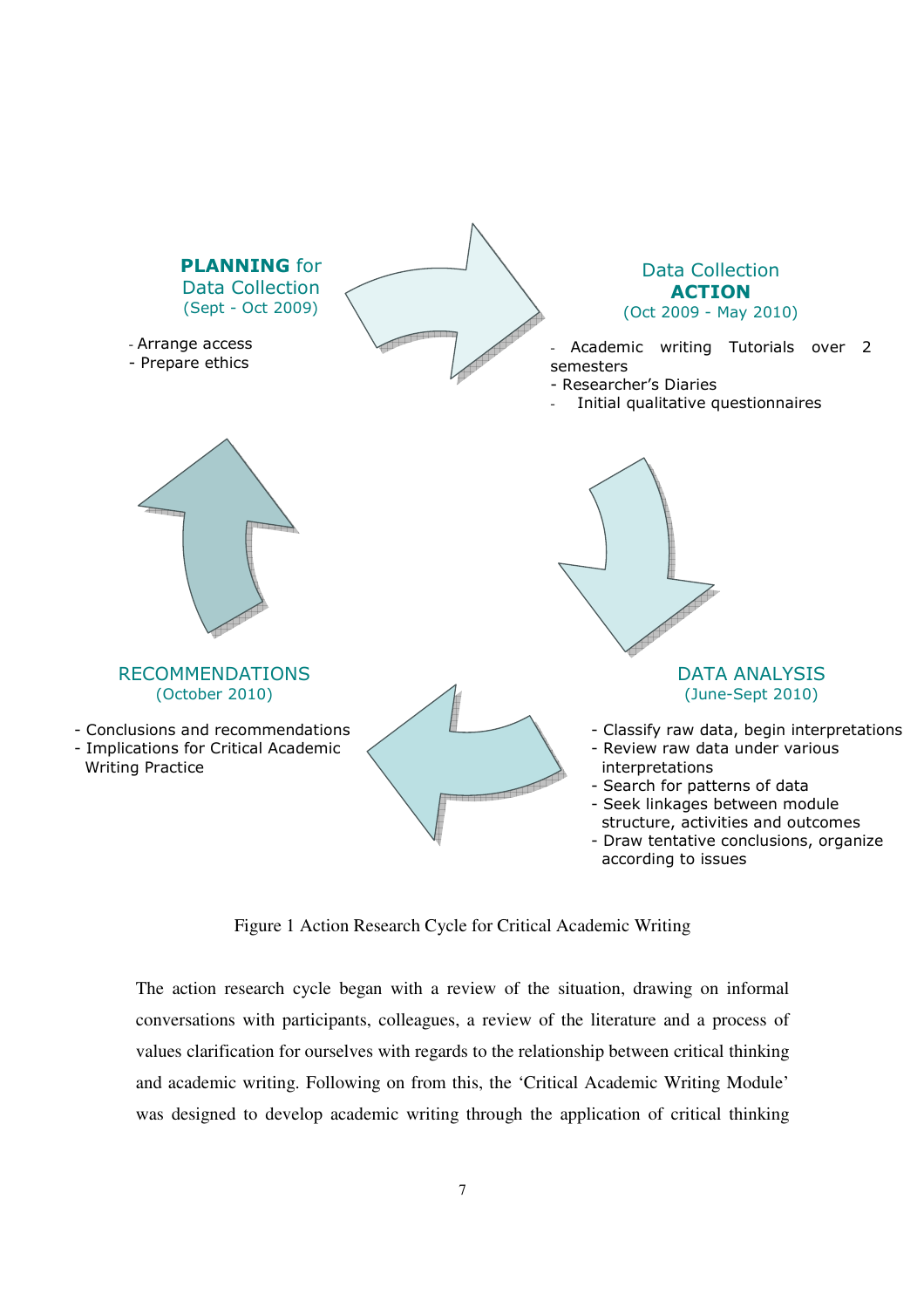skills. It is arguable that using the traditional lecture format may not adequately foster active learning or critical thinking skills in these participants, as it is based on a teachercentred approach. As a result, it was important to adjust the structure of class delivery to promote such skills. Not only would this make the module work more enjoyable for both participants and tutors, it could equip participants with the skills necessary in their future practice. During a class session, the tutor needed to consider the kinds of active learning that could encourage critical thinking. To enhance the overall learning experience, it was necessary have a broad understanding of what active learning constituted for these participants. In-class strategies included requesting participants to be involved in the learning experience by, for example, giving information and ideas, sharing experiences, and offering opinions. Table 1 shows a variety of the short activities used to help progress the participants through the process of critical academic writing.

| Students asked first to read an article and: |                                                |
|----------------------------------------------|------------------------------------------------|
| <b>Individually</b>                          | In pairs/small groups                          |
| Produce a drawing/visual summary of the      | One group highlights key points, another       |
| text                                         | 'blacks out' everything that is NOT            |
|                                              | necessary                                      |
| Everyone selects one sentence from the text  | In pairs, analyse a passage in the article for |
| that they have found meaningful (a main      | 'voice'                                        |
| point or an idea with which to argue)        |                                                |
| Produce one question that you would ask      | In groups, discuss the textual features of     |
| the author                                   | the discipline that are evident                |
| Produce a 'bare bones' summary (25)          | In pairs, examine the main argument/s that     |
| words)                                       | the author/s are making                        |
| Write a Critical Synopsis of the Text (See   | In groups of 4, discuss how convincing the     |
| Appendix 1)                                  | arguments made by the author/s are and         |
|                                              | present to entire group                        |

# Table 1 List of In-class activities

Towards the end of the first semester, once the participants had experienced the range of in-class activities, a virtual peer learning set entitled 'online journal club' was established in the virtual learning environment, webcourses. This was envisaged as a way to share insights and conversation themes with the participants. In the first instance, articles on the process of critical academic writing were distributed by the tutors to the group, but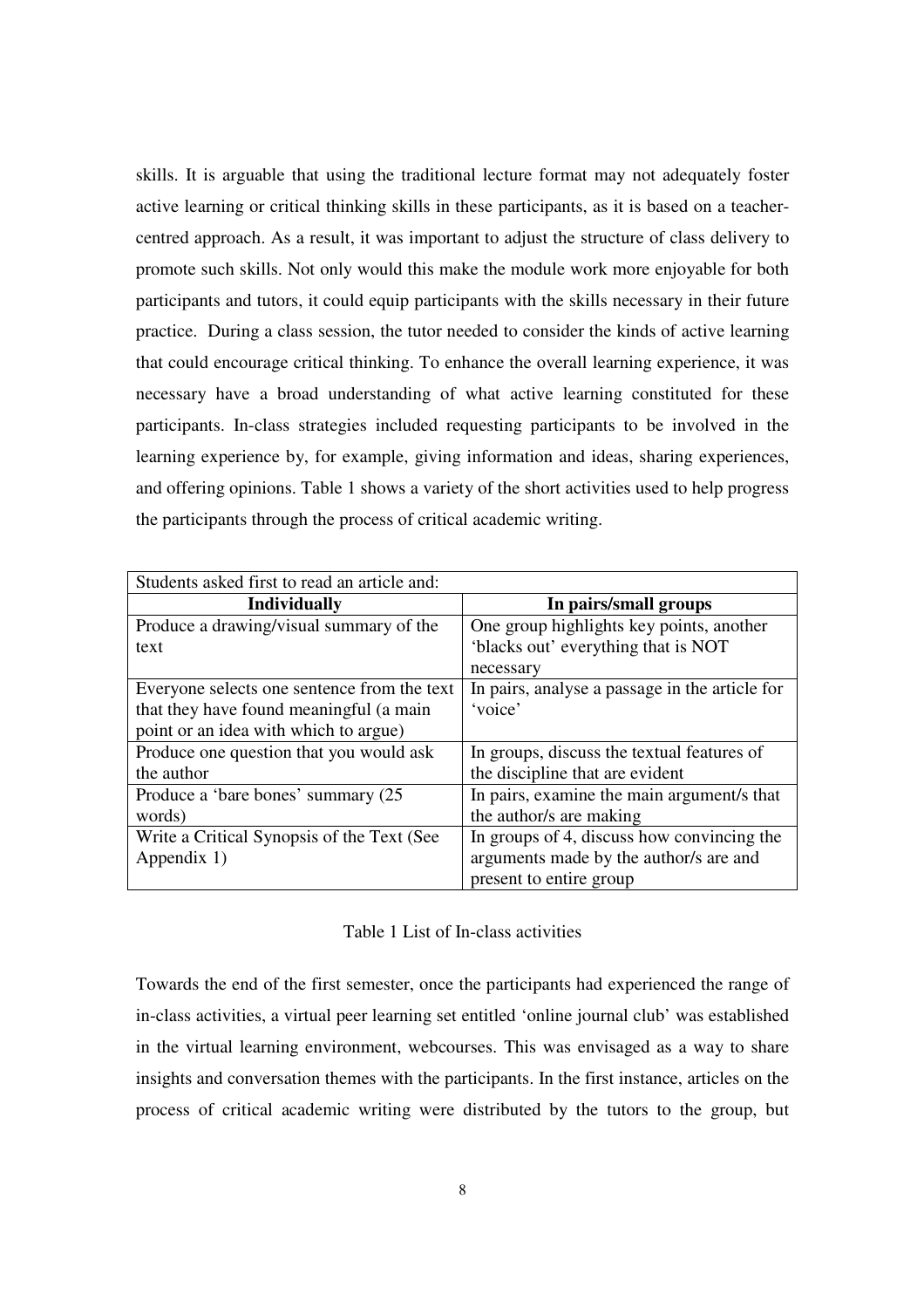thereafter, they were encouraged to select relevant articles themselves. In the asynchronous discussion board in the VLE, directed commentary on each article was posted by participants who were divided into small groups of four; contribution is regular and periodic (weekly). Discussion questions posed by the tutors are used to stimulate reflection and conversation. In particular, these questions are designed to help the online journal club participants:

- identify key points addressed by the article, and put them in context;
- discuss the validity of the findings, and;
- consider how the findings apply to practice with regard to critical thinking and academic writing.

Participants are encouraged to take a RADICAL approach to evaluating these articles online: Read, Ask, Discuss, Inquire, Collaborate, Act and Learn. To support the participants further in this, a set of guidelines are used, shown in Table 2:

| Read           | the article critically                                                     |
|----------------|----------------------------------------------------------------------------|
| Ask            | the key questions for yourself                                             |
| <b>Discuss</b> | the meaning and shared interpretation                                      |
| Inquire        | into other sources of knowledge and insight                                |
| Collaborate    | with others who know or care about the issues                              |
| Act            | by sharing their postings and working to change practice                   |
| Learn          | from what others share online and from your actions and collaborations and |
|                | re-start the cycle                                                         |

Table 2 RADICAL Approach to Critical Academic Writing

Finally, the tutors highlight commonalities or uniquely important ideas from the online collaborative dialogue. The peer learning sets have the potential to improve communication and mutual support between participants and also to encourage them to make links between taught sessions on critical acadmic writing and foster and advance their understanding of classroom writing practices. This also leads into a crucial aspect of the module – the role of formative feedback to students by tutors. By providing formative feedback that seeks to discover and clarify intended meanings, the tutors tap into the developing writers' basic desire to communicate their ideas. The process-oriented writing instructional approach favoured by the module tutors ensured that deep-level revision was most productive in terms of writing skills development. The tutor formative feedback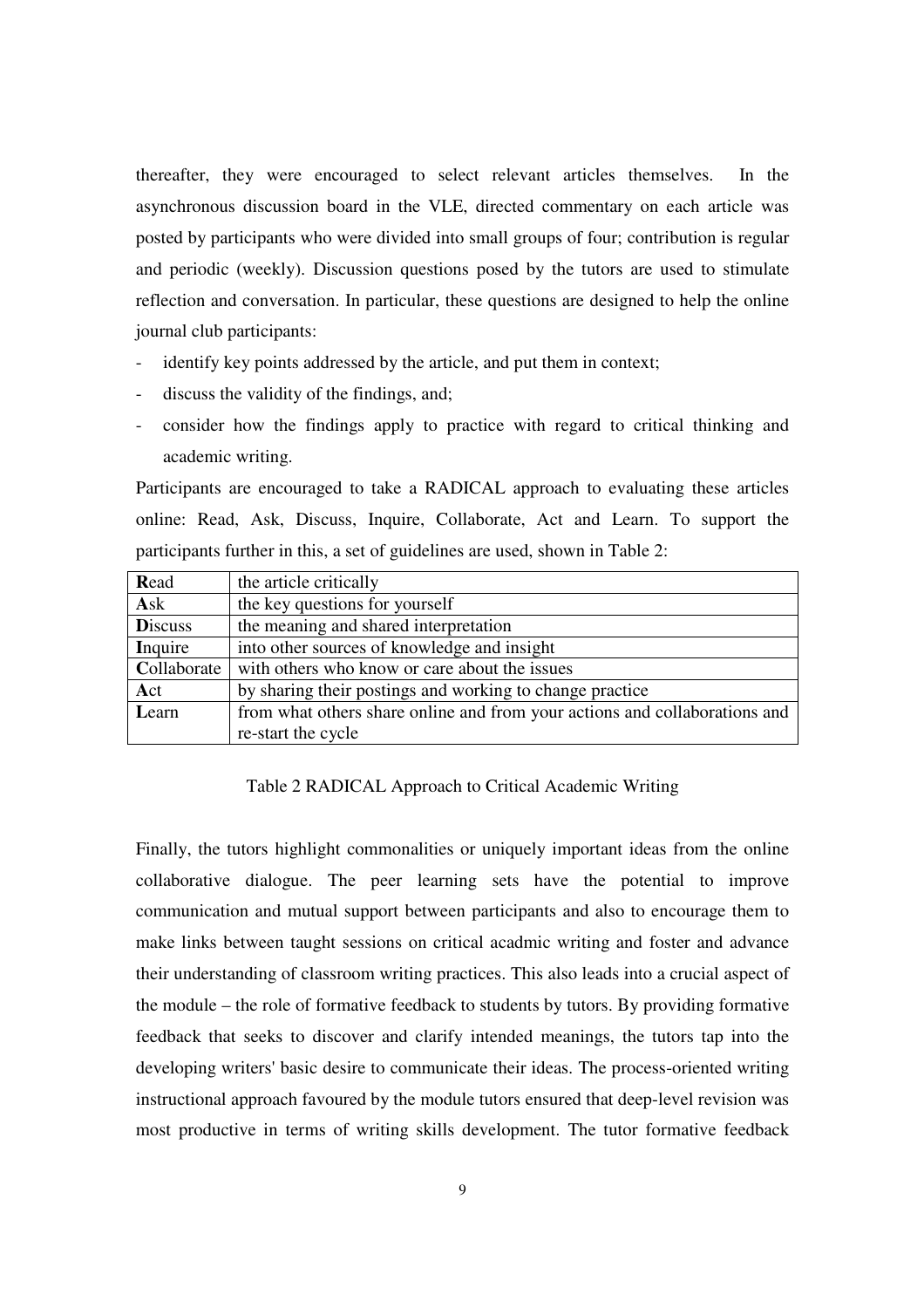underpinned with an inquiring stance engaged the participants in negotiation over the emerging meaning of their texts. Sample draft compositions were used to explore the assumptions and implications of this instructional stance to the participant writing.

At the mid way point and at the end of the module, participants were invited to complete questionnaires with eight open-ended questions designed to evaluate the module, but with a specific focus on the experience of the critical writing process; the data from these questionnaires were then analyzed. In looking for patterns and trends in the responses, the following steps were undertaken: reading through the responses and developing categories for the different themes emerging; as we read through the comments, we assigned at least one category to each response. Once the data had been studied and categories determined, the next step was to pinpoint categories that were related and identify the main themes. Four themes emerged from the data: becoming critical; perception of the peer review process; and challenges of critical academic writing; perceived impact of critical academic writing on practice.

# **Discussion of Findings**

# *Becoming critical*

To engage critically with a written text, the reader ideally needs to have an understanding of what the authors are doing and reasonable knowledge of the field of enquiry and this can only be achieved by critical reading of relevant texts.

*I will be getting my students to read more critically, through approaching their reading with a clear sense of the importance of focusing on the evidence provided in the account and whether the reasoning follows logically to the conclusion that has been drawn.*  (design lecturer)

Attention is drawn here to the importance of approaching a text as something that demands a response from you as a reader and to see your reading as an active process that requires you to be critical. The critical reading of a text is mostly about assessing the quality of the case that has been made and so the critical reader is interested in whether there is sufficient evidence to support a claim and whether other possible interpretations have been considered. Thus, the participants recognized the importance of working with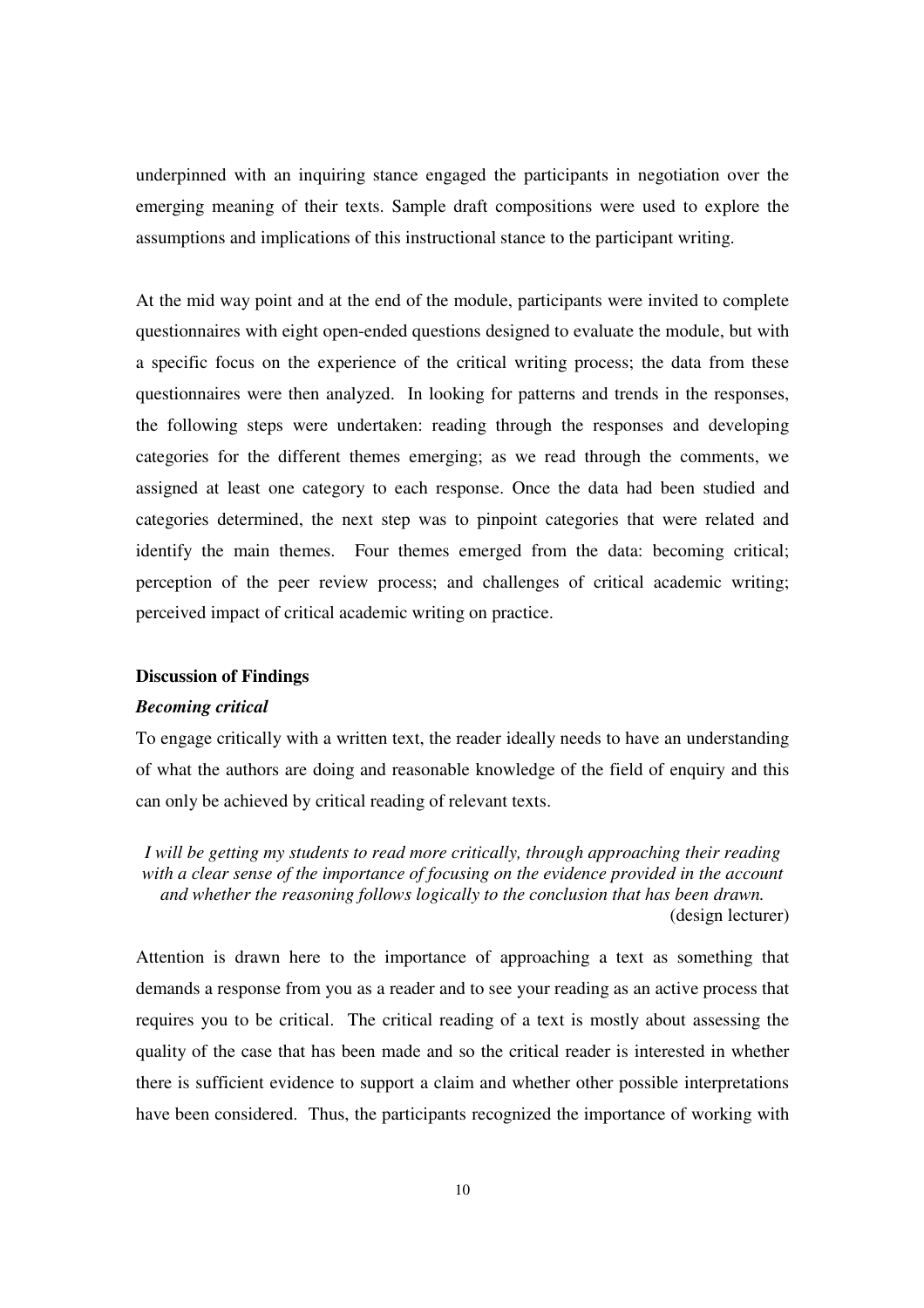students to develop the skill of critical reading as an important step to becoming critical in writing. Most of the participants reported that the strategies used in class and outlined in Table 1 were useful in terms of the development of their own academic writing and would be used by them with their own students.

*Teaching my students how to construct an argument and focus their work is the most challenging but I have now some strategies that I can employ with them.* 

(business lecturer)

*One of the most important things I will be sharing with my students is the importance of developing a logical line of reasoning* 

(social work lecturer)

Allied to this, the importance of being able to critically select the texts that are most central and relevant to your study purposes was also seen as important.

*Engaging my students with the process of researching the literature in my discipline and accessing relevant journals is key.* 

(architecture lecturer)

There is a clear need to select what to read and what not to read and it could be argues that making critical choices about what to read is in fact the first step and so the importance of focusing with students on techniques for deciding what to read. In terms of the writing process, the issue of attention to planning also emerged as important.

 *I will be emphasizing to them the need for planning to ensure steady progress.*  (ecology lecturer)

In addition, it was felt by a number of the lecturers that there was a real need to support students in terms of the development of their academic writing through facilitated sessions focusing on the key elements of academic writing, and the module had been enabling for them in that regard.

*I* will now be facilitating sessions on academic writing with my own students and *enabling structured peer feedback to occur in these. I would also like to have optional 'dip-in' sessions for those with different levels of experience.* 

(law lecturer)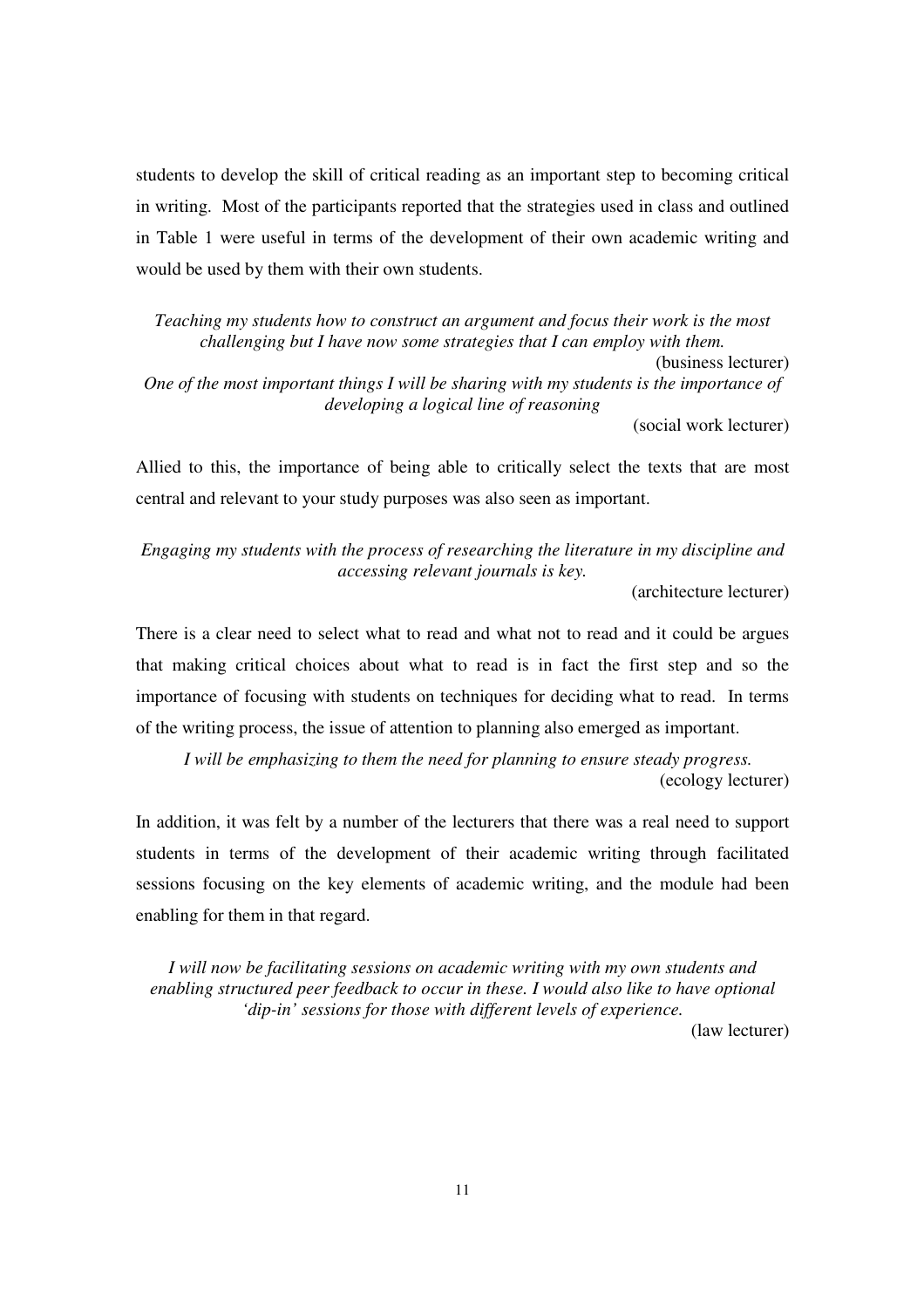*It has become clear to me that supported, dedicated academic writing sessions must be included at least at MA level. The process should be considered a journey towards excellence.*

(business lecturer)

Clearly, the importance of structured sessions on academic writing and the confidence to support students in terms of becoming critical in the academic writing process grew through participation in the module and through the range of different activities that were developed and the peer review process emerged as of particular significance.

#### *Perception of the Peer Review Process*

In the module, peer review was the process of making judgments about the quality of critical academic writing which involved a peer reading and examining the draft journal papers in various stages of completion and providing feedback. This feedback led to reflection and discussion, with the ultimate aim of improving participant learning. The greatest value of peer review here was the influence that different disciplinary peers had on improving individual's critical academic writing practice:

*I got the most interesting and constructive comments back from the peers who were from various different backgrounds and disciplines to myself.* 

*I now realize the benefits of a critical friend.* 

(law lecturer)

A study by Mürau (1993) considered the effects of the peer review process on writing anxiety. By working together, although perhaps having an initial sense of apprehension about the process and what it entails, participants come to realize the similar problems and difficulties that their peers share and feel less isolated. There can be a fear of exposure of one's work to peers and also a sense of unease at having to give criticism:

*It is lonely at times writing for publication whether in my own discipline or more broadly in education, so it was a positive thing to see how someone else feels about my writing.*  (business lecturer)

*I was a bit intimidated by this as I am now to it; however it was a good learning experience.* 

(social work lecturer)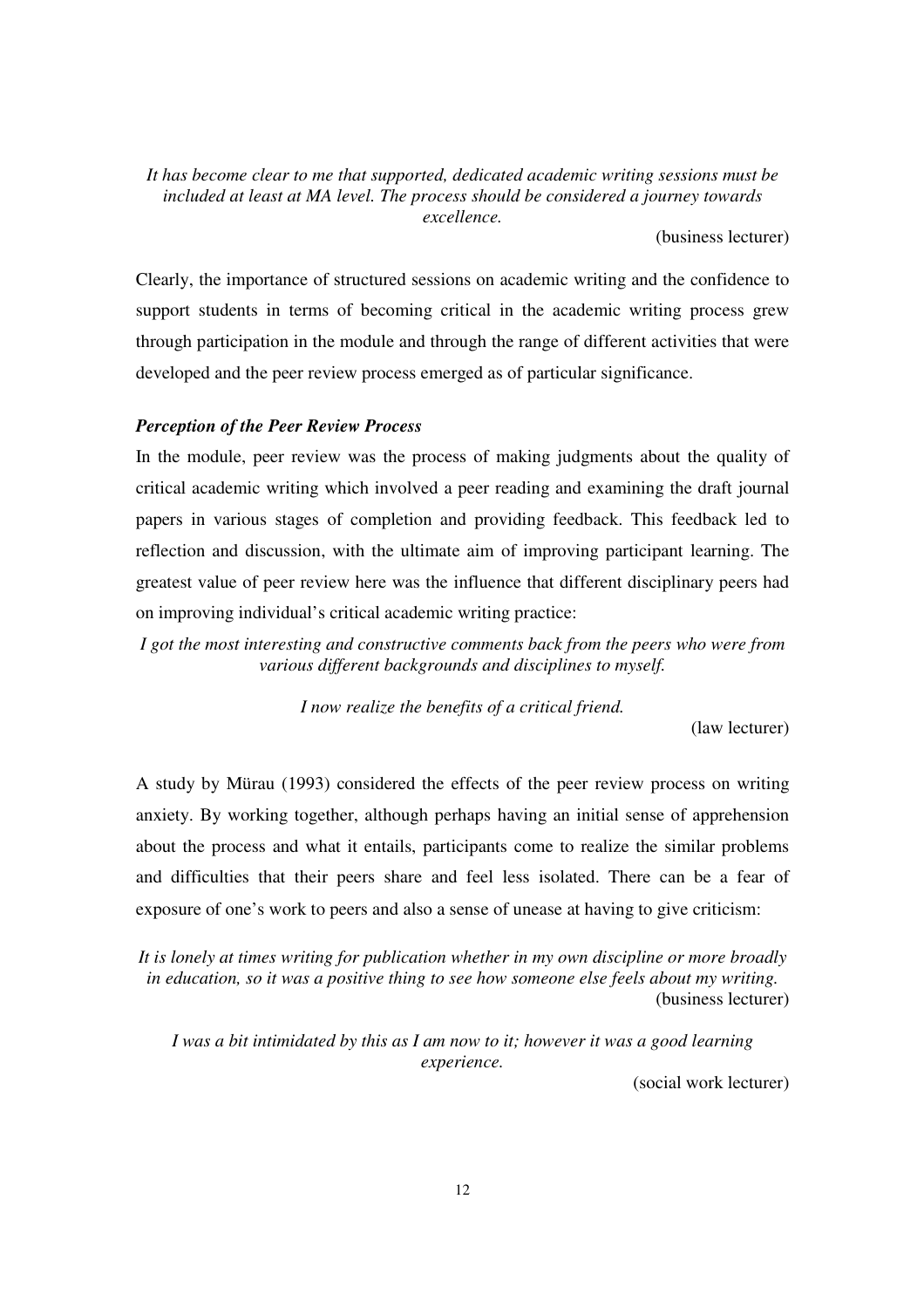*Initially I had a fear of being wrong in offering my opinion but once I was honest about comments it felt good to have a judgment to offer.*  (instrumentation lecturer)

By providing the participants with experience in writing collaboratively and critiquing one another's writing, it is argued here that collaborative writing promotes active learning and provides them with experience working as part of a team. Peer review gave the participants experience in critical thinking and promoted their editorial skills. These classroom techniques raised participants' comfort level at having their work evaluated by others in a professional setting. The module evaluation feedback confirmed that participants who completed the module were more likely to write collaboratively in future, and participants reported that they would seek collaborative writing opportunities in their workplace:

*As well as the face-to-face reviews we conducted, I got sent texts and emails throughout that kept me going when I was going to give up. The group peer review sessions were very useful also and are something that I intend to use in my own practice.*  (social care lecturer)

The collaborative peer review sessions facilitated the participants in learning how to read carefully, with attention to the details of a piece of writing (whether their own or another writer's). Academic writers have very little opportunity and few spaces to share their writing-in-progress (Antoniou & Moriarty, 2008) but the module provided a space for this and all agreed that their writing was strengthened by taking into account the responses of both the actual and anticipated readers. As a result, they were making the transition from writing primarily for themselves or for the tutors, to writing for a broader audience, which was a key transition for the participants as they developed their post-graduate work and learnt to write papers of publishable quality. Wrapped around these benefits were the development of participant skills in formulating and communicating constructive feedback on a peer's work, as well as knowing how to gather and respond to feedback on their own work. However, it is worth highlighting that there can be a downside to collaborative peer review, particularly if one of the peers is a stronger writer than the other in the first instance, as one participant noted:

*This has the potential to place a burden on the more experienced writers in the process.*  (law lecturer)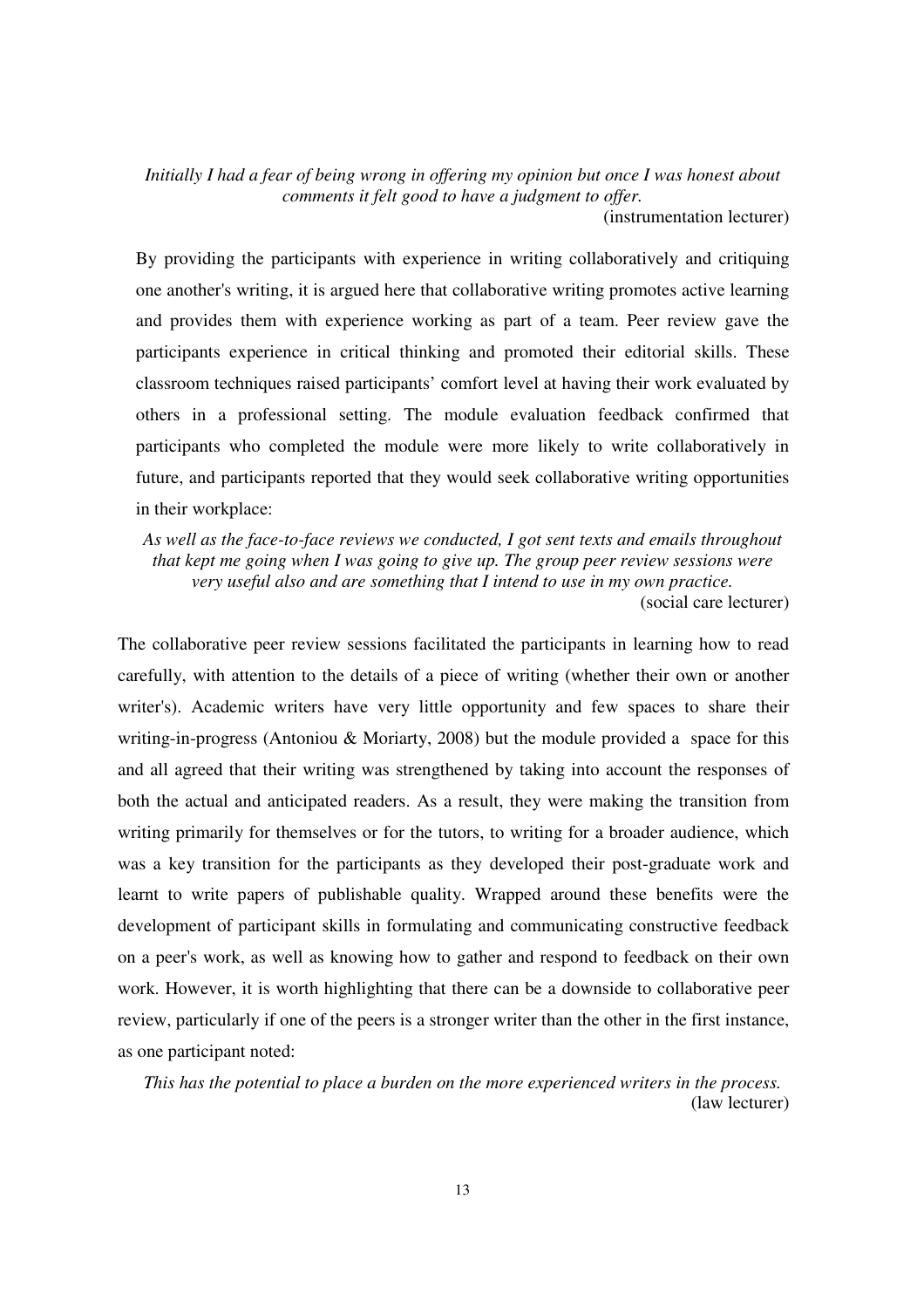# *Challenges of critical academic writing*

The two key challenges identified by the participants revolved around time management of the writing process and grappling with scholarship, particularly knowing when to stop reading and start writing; this symbiotic relationship between reading and writing is important to acknowledge:

*It was difficult to transfer the chaos of my concepts and all the reading I was doing into a structured piece of work.* 

*Getting to grips with a new type of literature was the biggest issue for me.*  (law lecturer)

*The editing of my paper took much, much longer than I had allocated time for.*  (architecture lecturer)

*The synthesis of literature is complex and requires time and space to think.*  (law lecturer)

Whilst the complexity of writing is not to be underestimated, discovering efficient writing skills does take time; it consists of lengthy procedures of conducting thorough research and the ability to write skillfully. Improving the efficiency of one's academic output is a valuable skill to acquire. The participants had to grapple with challenging disciplinespecific subject matter and exacting logic; all whilst contending with the educational research field's rhetoric, accepted language and writing style, required format, and of course, critical thinking. There is a very clear sense form the data that building a repertoire of critical thinking and writing skills that enable the participants to enter the academic debates in their subject, and even to challenge accepted thinking, is worth the time investment as it can result in can result in changes to practice.

#### *Perceived impact of critical academic writing on practice*

From the 20 participants on the module, only five had previously published in disciplinary journals, and none in educational research outlets. However, participation in the module had some important results and all lecturers reported that there had been real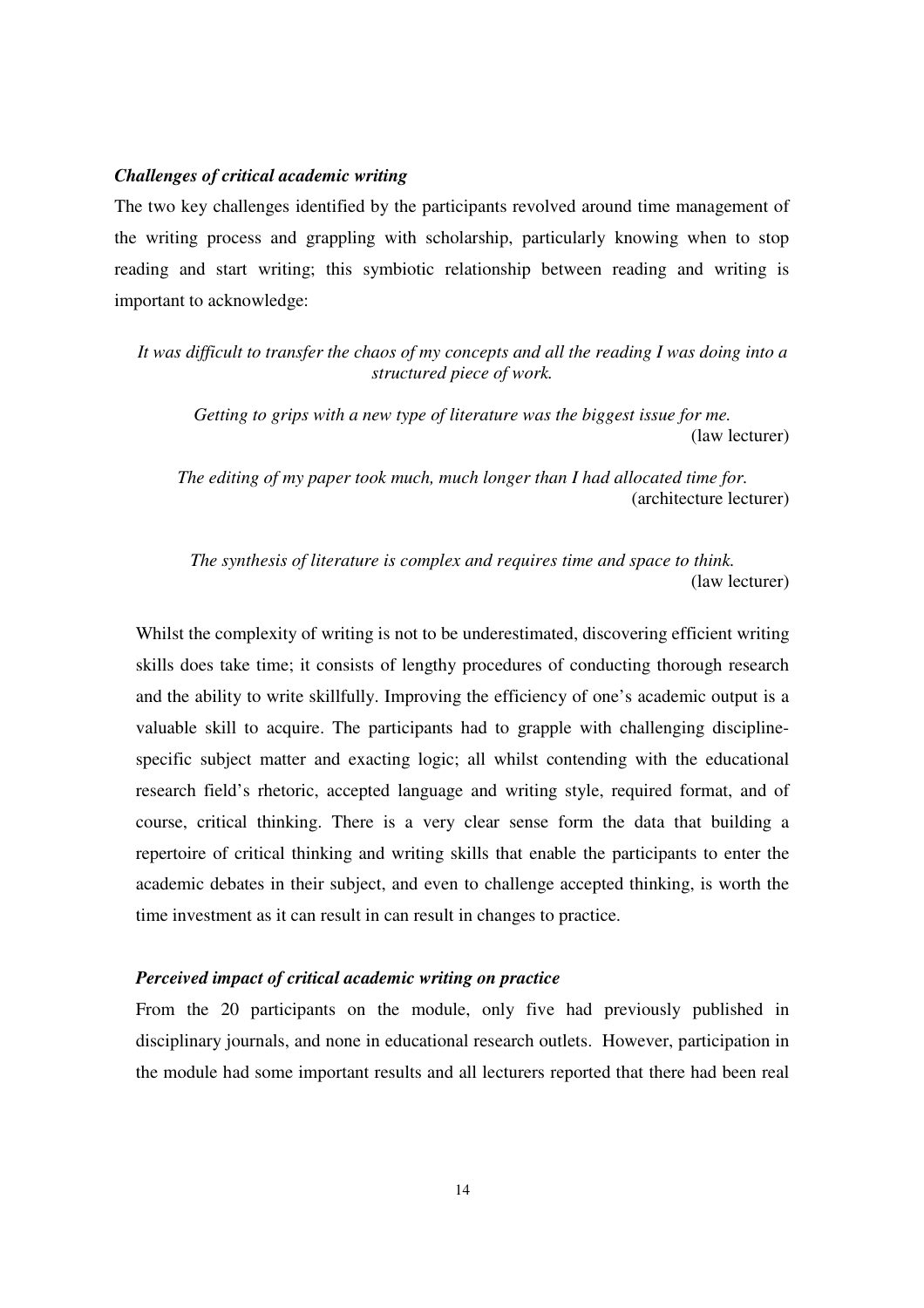learning in terms of writing in an academic context and more specifically, writing for a journal.

*One of the most useful aspects is that this was an opportunity to spend time learning and improving my writing abilities in an academic context.* 

 (social work lecturer) *I have a much better sense of how to approach the whole area of writing for a journal.*  (business lecturer)

They had also become more confident about their writing:

*I now appreciate that no research idea, no matter how small could be of real interest to someone out there.* 

> *This module has given me the confidence to pursue publishing my own work* (apprentice lecturer)

The module required each participant to target a specific journal and write an article and as outlined earlier a framework was provided for individuals to engage in the writing process. The support, guidance and practice led to improvements in their writing over the timescale of the module and this resulted in an increase in confidence and an improvement in their writing process.

# **Towards a Model of Critical Academic Writing**

The academic writing process demands that the participants are thinking critically and over the course of the module a model emerged which can/has provided for our participants an approach to the teaching academic writing in the context of their own disciplinary field. Figure 2 shows the six components of the model and how they interrelate: in-class activities, virtual peer learning sets, the support of tutors' feedback, the role of cross programme dissemination which took the form of a participant-led conference and an educational research forum, the online and in-class resources distributed and the impact on participants' practice of critical thinking skills and critical academic writing.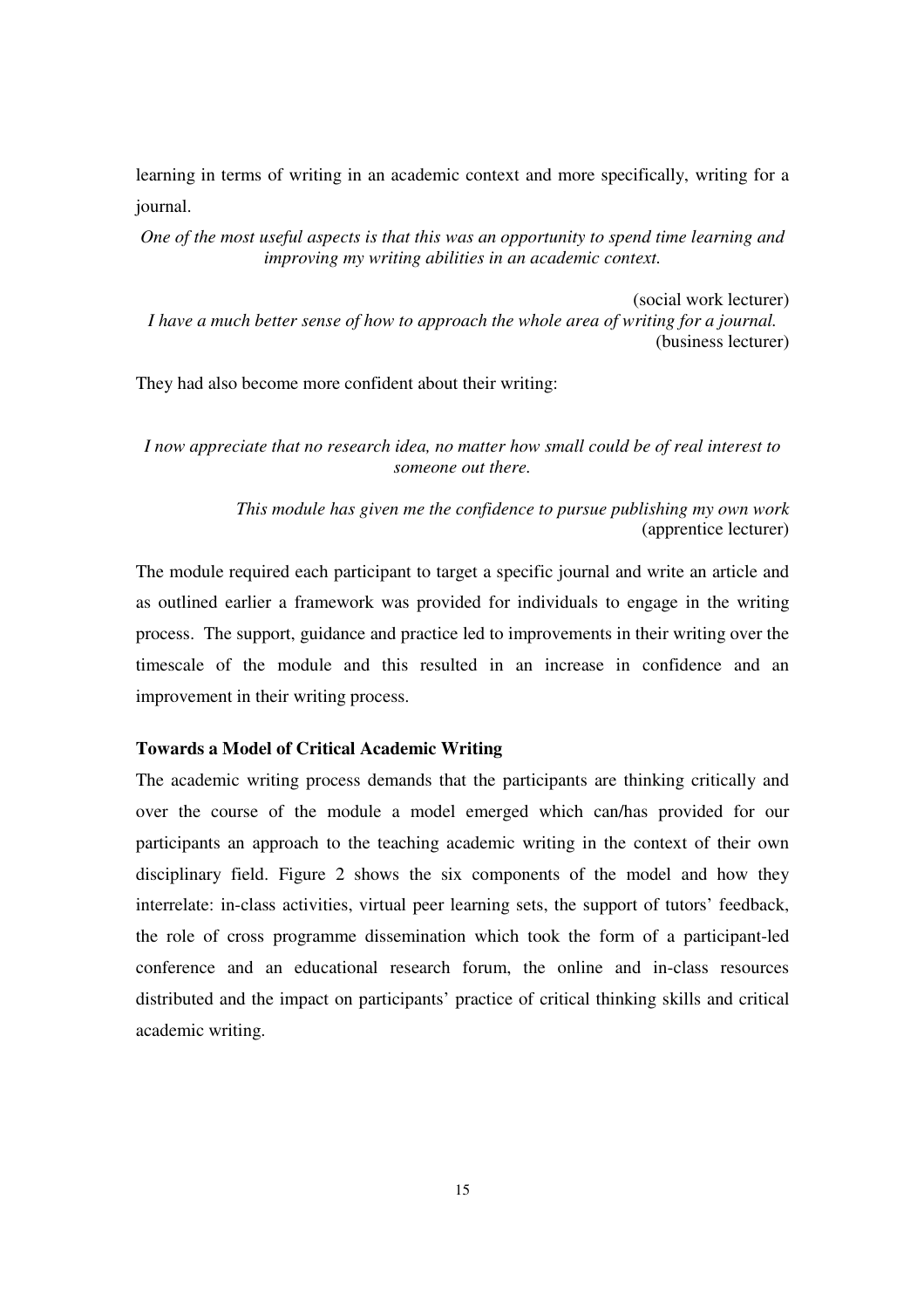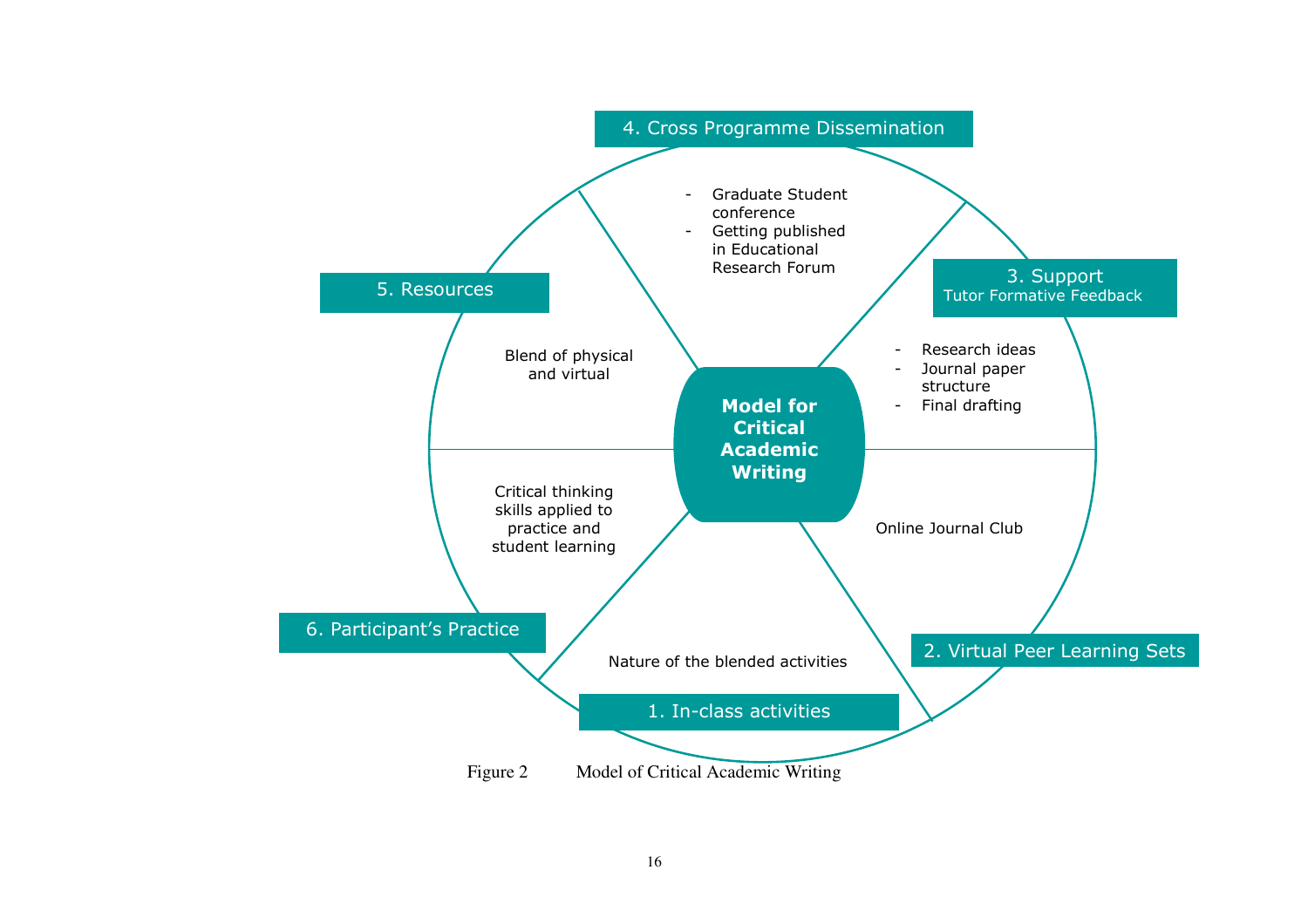# **Conclusion**

 This work contributes to the discussion about the role of writing in the university and draws lessons for readers from our experience of implementing an initiative with academic staff drawn from a variety of higher education institutions in Ireland and from a diverse range of disciplines. Antoniou and Moriarty (2008, p. 164) contend that 'successful academic writing does not depend on innate talent and ability but, like all writing, develops with dedication and practice'. There is much to be gained by adopting the practice of explicitly teaching academic writing skills with a particular focus on developing the skill of being critical. During the module, the lecturers through structured exercises and activities had on-going practice and gained confidence in academic writing in an educational discipline and also gained confidence in articulating what it means to be critical as a writer. Academic writing is a developmental process as is critical thinking and the pedagogic intervention with academic staff on two postgraduate programmes detailed in this chapter has highlighted the value of focusing on the role of critical thinking in the writing process.

Since writing and publishing are increasingly important in a successful academic career it is imperative that there is support for lecturers to develop their writing. Morss & Murray (2001) argue that despite the emphasis on publishing to enhance individual and institutional profiles there is not sufficient research or support for academics aiming to improve quality and productivity in writing. Moore (2003) suggests that to help academics write, we need to initiate discussions and undertake research and in this chapter we have sought to contribute by sharing the work we undertook with a group of lecturers. The comments of the lecturers indicate that the project has been successful and many have presented their work at conferences and some have published for the first time in peer review higher education journals. Also, a model has been developed which we hope can be used by lecturers to support their students in their academic writing endeavors so that the tacit understanding which lecturers have of the concept of critical thinking in the writing process will be articulated, discussed and become a focus of their educational practices.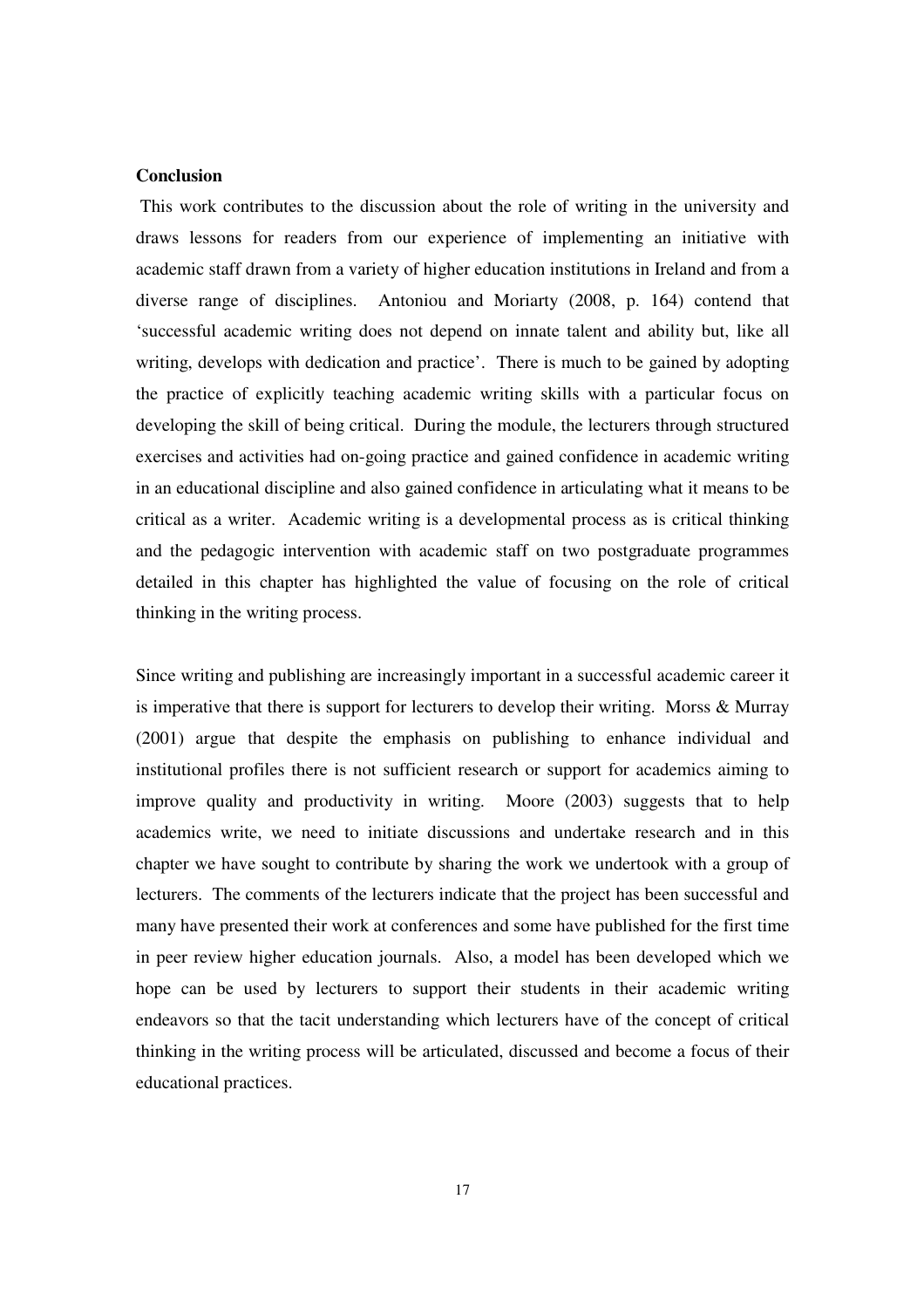# **References**

Antoniou, M., & Moriarty, J. (2008). What can academic writers learn from creative writers? Developing guidance and support for lecturers in Higher Education. *Teaching in Higher Education,* 13(2), 157-167.

Badley, G. (2009). Academic Writing as shaping and re-shaping. *Teaching in Higher Education,* 14(2), 209-219.

Canagarajah, A.S. (2002). *Critical academic writing and multilingual students*. Ann Arbor: University of Michigan Press.

Casanave, C.P. (2002). *Writing games: multicultural case studies of academic literacy practices in higher education*. Mahwah: NJ: Laurence Erlbaum.

Duron, R., Limbach, B., & Waugh, W. (2006). Critical Thinking Framework For any Discipline. *International Journal of Teaching and Learning in Higher Education*, 17(2), 160-166.

Elder, L., & Paul, R. (1994). Critical thinking: Why we must transform our teaching. *Journal of Developmental Education,* 18(1), 34-35.

Ivanic, R., & Lea, M.R. (2006). New Contexts, New Challenges: the Teaching of Writing in UK Higher Education. In *Teaching Academic Writing in U K Higher Education* (pp.7-15). Hampshire: Palgrave Macmillan.

Jacobs, C. (2005). On being an insider on the outside: new spaces for integrating academic literacies. *Teaching in Higher Education,* 10(4), 475-487.

Johns, A.M. (1997). *Text, role and context: Developing academic literacies*. Cambridge: Cambridge University Press.

Lea, M.R. (2004). Academic literacies: a pedagogy for course design. *Studies in Higher Education,* 29(6), 739-756.

Leki, L. (1998). Academic Writing: *Exploring Processes and Strategies*. 2nd ed. New York: Cambridge University Press.

Ganobcsik-Williams, L. (ed.) (2006). Introduction: Starting Point Theory and Pedagogy in *Teaching Academic Writing in U K Higher Education* (pp.3-6). Hampshire: Palgrave Macmillan.

Moore, S. (2003). Writer's retreat for academics: Exploring and increasing the motivation to write. *Journal of Further and Higher Education* 27(3), 333-342.

Morss, K., & Murray, R. (2001). Researching Academic Writing within a Structured Programme: insights and outcomes. *Studies in Higher Education,* 26(1), 35-52.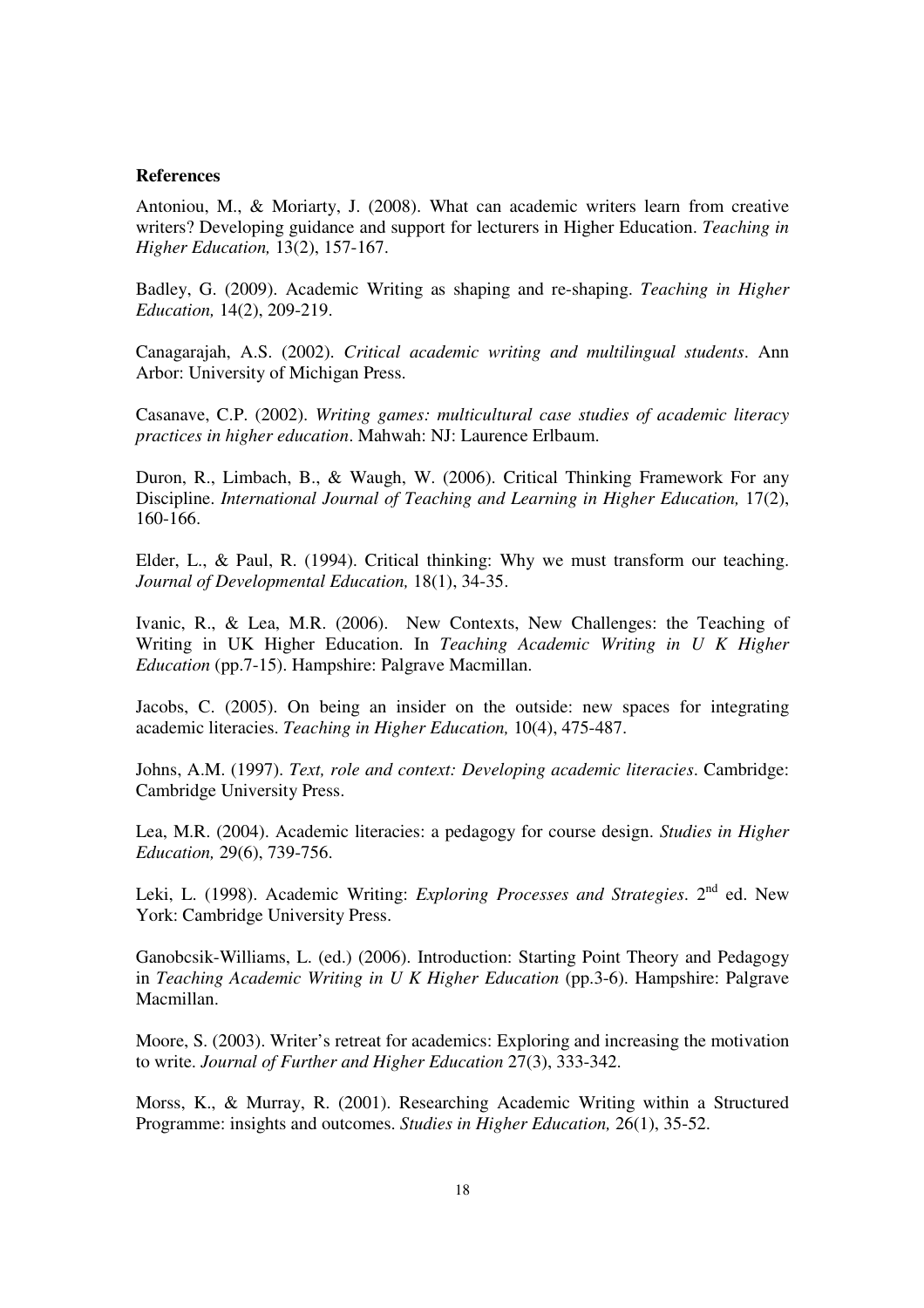Mürau, A.M. (1993). Shared writing: Students' perceptions and attitudes of peer review. *Working Papers in Educational Linguistics*, 9(2), 71-79.

Schatzman, L. & Strauss, A. (1973). *Field Research: Strategies for a Natural Sociology.* Englewood Cliffs: Prentice Hall.

Stacey, J.D., & Granville, S. (2009). Entering the conversation: reaction papers in advanced academic literacy. *Teaching in Higher Education,* 14(3), 327-339.

Srierer, B. (2006). Schoolteachers as Students of Academic Literacy and the Construction of Professional Knowledge within Master's Courses in Education. In *Teaching Academic Writing in U K Higher Education*. Hampshire: Palgrave Macmillan.

Sword, H. (2007). *The Writer's Diet.* New Zealand: Pearson Education.